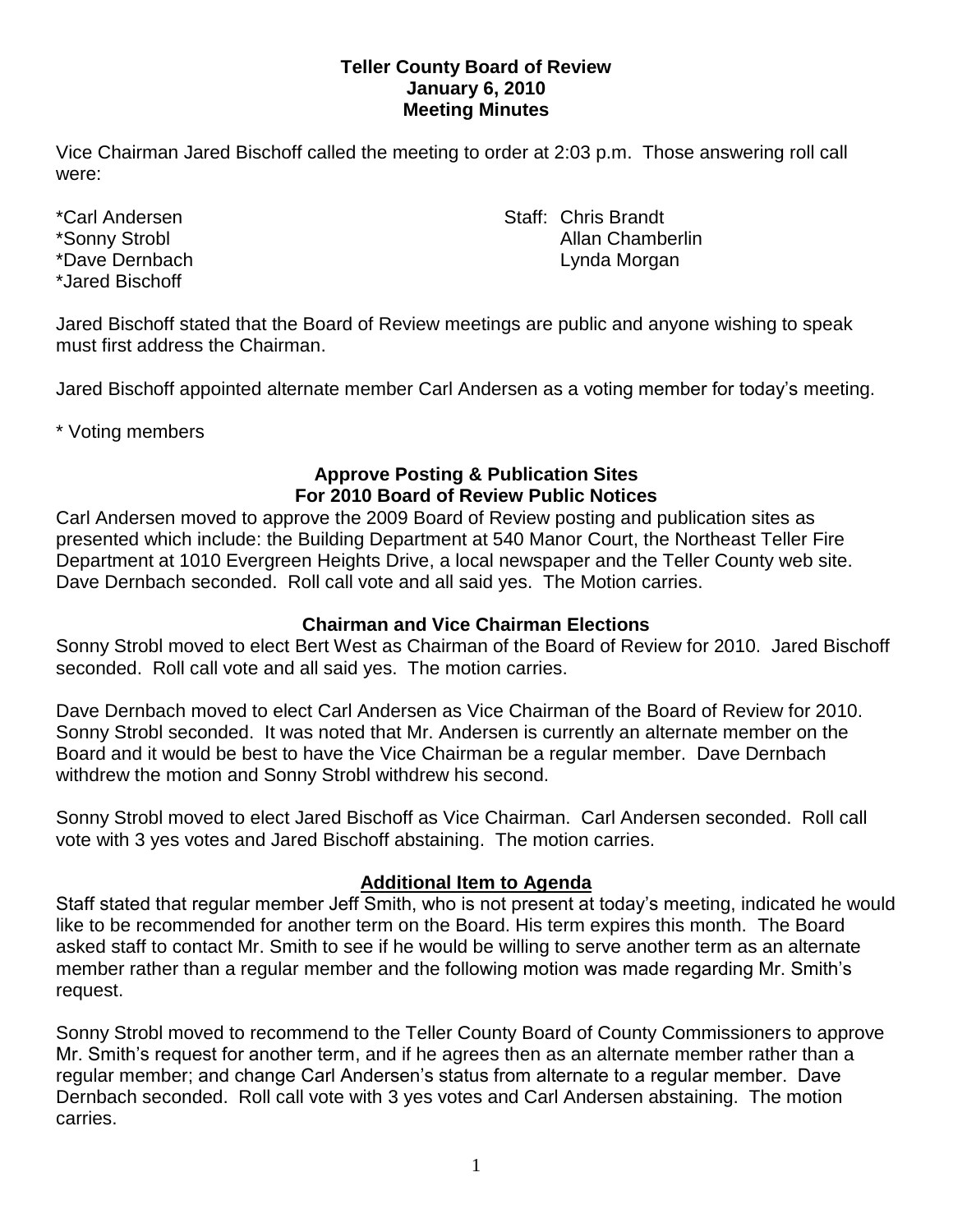As Bert West is absent from the meeting Jared Bischoff continued as Vice Chairman for the remainder of the meeting.

### **Review and Approve Board of Review Meeting Dates for 2010**

Sonny Strobl moved to approve the Board of Review Meeting Dates for 2010 and the first meeting in 2011 as presented by staff noting no adjustments in meeting dates will be necessary due to holidays. Dave Dernbach seconded. Roll call vote and all said yes. The motion carries.

### **Review and Approve Minutes From the December 2, 2009 Meeting**

Dave Dernbach moved to approve the December 2, 2009 meeting minutes as presented. Carl Andersen seconded. Roll call vote with 3 yes votes and Jared Bischoff abstaining. The motion carries.

# **Variances**

## **A. Request from Stephen & Judith Speidel at 923 Nickel Plate Road for a variance to 2003 IRC, Section R311.5.3.2 Winder Treads**

Staff presented a letter from Mr. Speidel withdrawing the request for a variance, as a means of compliance of the code in question had been found and a permit has been issued.

### **Contractor Licenses Front Range Wireless, Inc. David Ballenger Class A**

Mr. Ballenger present. Mr. Ballenger gave a brief overview of his work history and building experience. His presentation included but was not limited to the following:

> Primarily builds communication towers and equipment buildings and shelters for Verizon and AT&T

Typical tower is of galvanized steel poles with branches

Two towers have been approved for Teller County in Divide and Florissant

Holds a Class A ICC credential which covers all aspects of building but only plans on using the license for communication towers and buildings

Holds licenses in various jurisdictions within Colorado and also in New Mexico for tanks & towers

Jared Bischoff opened this matter up for public comment. No public comment. Close public comment.

The Board reviewed the documents submitted by Mr. Ballenger. The Board discussed Mr. Ballenger's work history as it relates to the scope and range of work to be done in Teller County and what would be the most appropriate class type or limited license for consideration of the request for licensing.

Sonny Strobl moved to grant Front Range Wireless, Inc. with David Ballenger as examinee, a Class A License limited to communication towers, associated structures and associated equipment shelters.